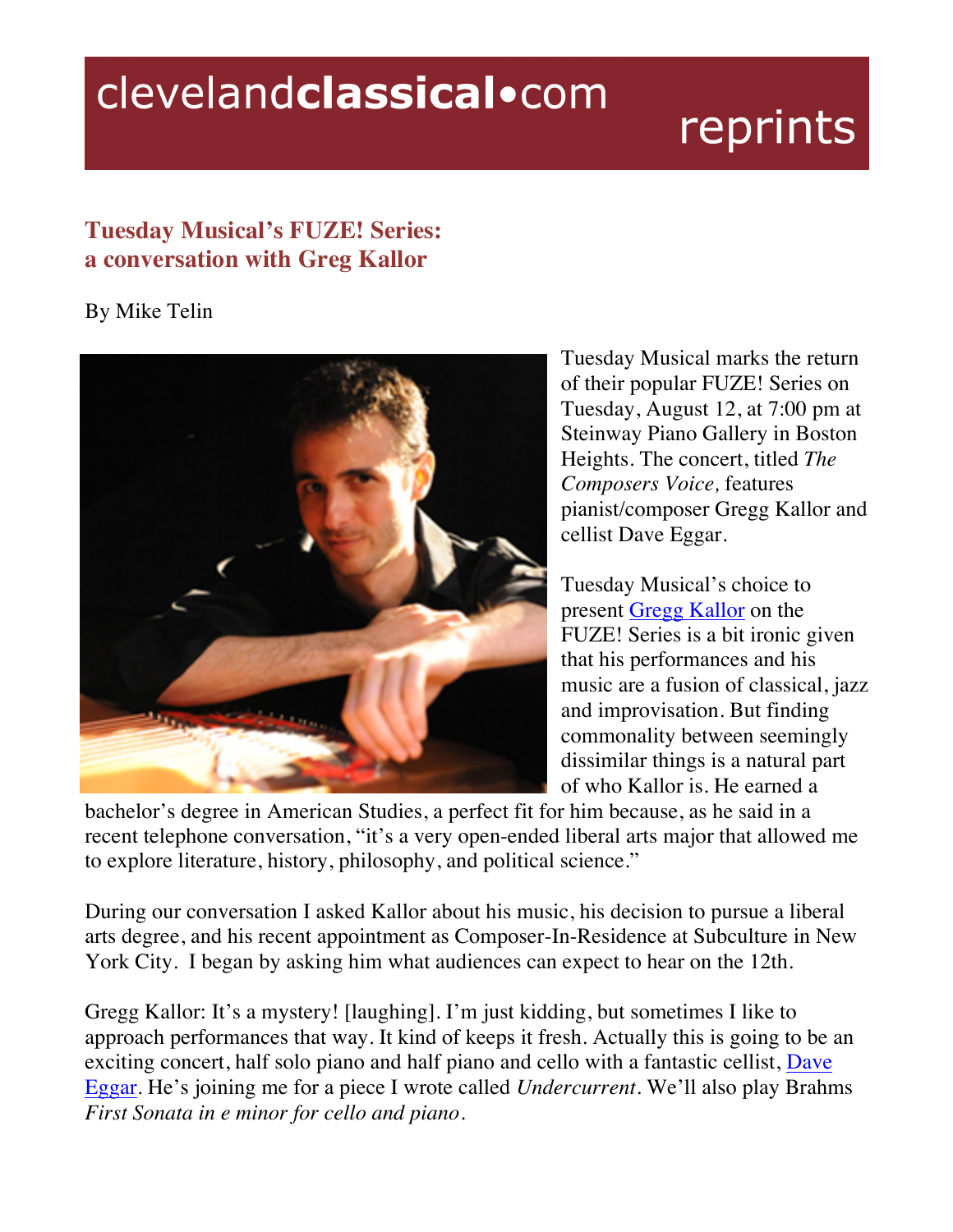

The other half will be selections from my suite, *A Single Noon*, which is on my new album. There will also some pieces by Ginastera and Rachmaninoff and I'll improvise on one or two things as well. So it's an eclectic mix.

*Mike Telin: I've enjoyed your music for a couple of years now, but I need to ask: how did you go from being an American Studies major to a career as a pianist/composer who fuses classical with jazz?* 

GK: I think somebody hit me on the head and I woke up in an alley, and that was the switch [laughing]. It's been an organic development. I grew up with classical music and jazz, and there were opportunities to get into the musical theatre world as well in the town were I grew up. I would also write music, very poorly, but I would write along with my piano studies. So from the beginning everything was kind of a mix for me.

I did give conservatory a try, but ultimately it wasn't really resonating for me. So I went to Tufts and decided on American Studies. What I loved about that major is that it draws on so many seemingly disparate but different disciplines, and you would start to draw the connections between these things. There would be an artistic movement that was related to what was going on politically, which would be related to something else. And that's just how I approach music; it all seems very related to me.

#### *MT: What led you to decide to focus more seriously on composing?*

GK: About five or six years ago I really began to think about composing as more of a primary pursuit. Until then, performance had been the main thing and composing was kind of a sideline activity.

I also had this wonderful opportunity: I got a residency at the Aaron Copland House. Every day I woke up at sunrise and was so excited to get up and write. I had the entire day with the house to myself to compose. It was one of the seminal experiences of my life. I realized then that composing is really central to who I am.

#### *MT: Have there been any composers along the way whom you would consider mentors?*

GK: Yes, but I have never really studied composition formally except with one person, Herschel Garfein. He's been great and has guided me along without imposing a particular esthetic for which I am very grateful. It was never an analytical approach to score study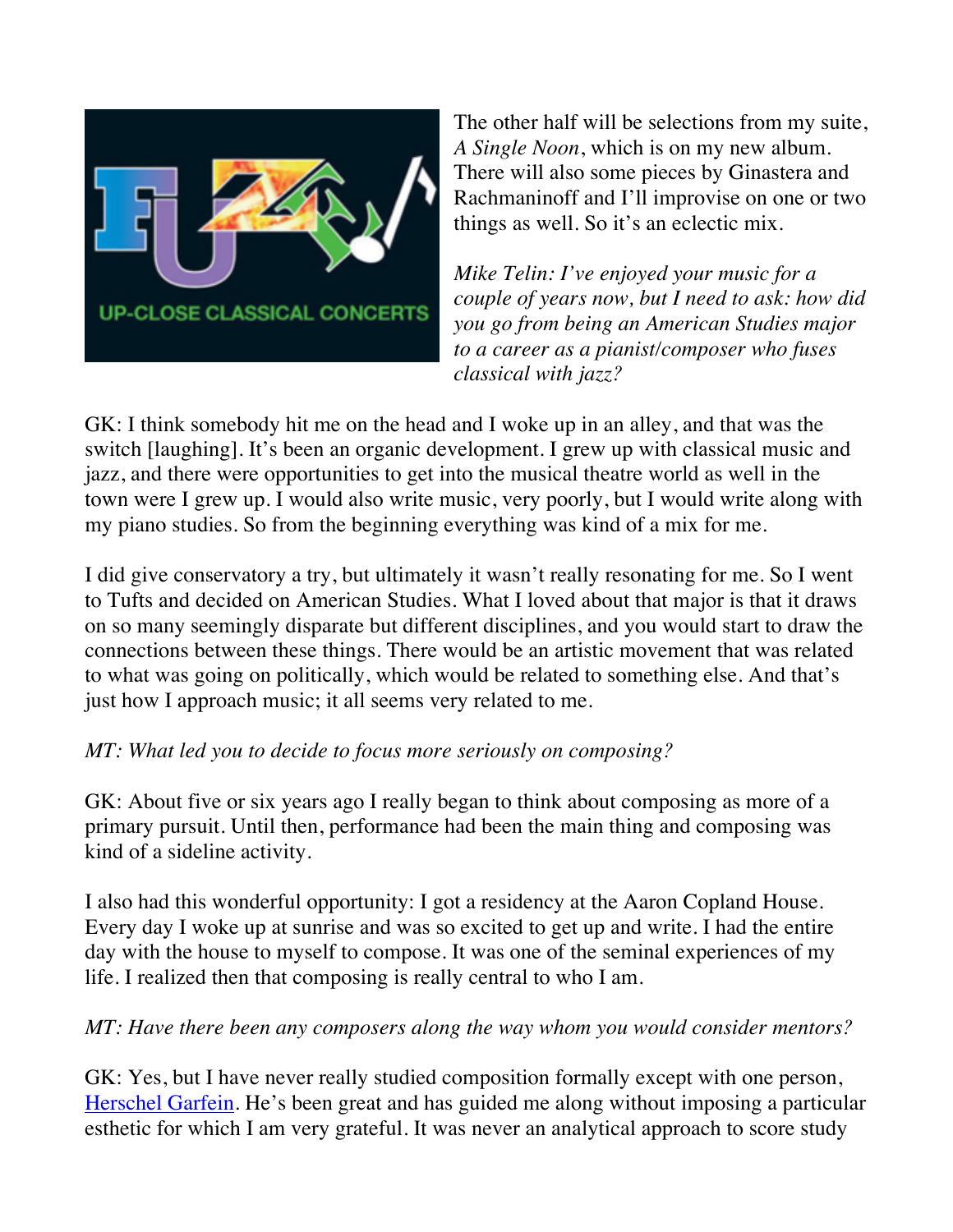and this and that because I already had a decent basis in theory and harmony. It was more about looking at what I brought to the table and assessing it on its own terms. Looking at the craft of composing: have you fleshed it out?  $-$  developed it fully?  $-$  is it concise? — and what else can you do with it? I have found those sorts of things to be very helpful.

*MT: Congratulations on being named the first Composer-In-Residence at Subculture. What will this entail?* 

GK: It's a new program for them, so we'll make some of it up as we go. But it's a twoyear residency. The first year there will be three concerts devoted to my music, and for each of those I will write a new piece and play some previously written pieces. The first concert in September will be solo piano and it falls on the one-year anniversary of the opening of the club, so they've asked me to write a new piece celebrating that.

The second concert will feature my own song settings of poetry by Yeats and Dickinson. I'm looking forward to working with [mezzo-soprano] Adriana Zabala again and excited to get to work with [baritone] Matthew Worth for the first time. He actually grew up in the same town that I did.

Cellist Joshua Roman and violinist Miranda Cuckson will be part of the spring concert, which will include music for the two solo instruments and piano as well as a new piano trio. I'm super excited about performing with them for the first time.

#### *MT: I'm really impressed by the sudden rise of smaller club venues that are presenting classical music. Do you have any thoughts as to why this is?*

GK: I don't know if there is an over-arching philosophy behind the movement, but personally I love small venues. Some of my favorite performing and listening experiences have been in somebody's living room with six people sitting on the floor or couch. You can hear and see everything, it's so visceral.

I love the big halls  $-$  they are extraordinary places  $-$  but I do love them more for orchestral performances or big forces because they call for that. If I'm going to a recital at Carnegie Hall and sit in the balcony where I usually do, it is still very special. But I do feel like I am missing a lot because I am removed from it. In a smaller venue it feels like I'm going to hear a friend, particularly at some of these newer venues where the artists will hang out at the bar after the concert.

That is one of the things I love about Subculture. It's a small concert hall with wonderful tiered seating, no obstructed views, and the acoustics are excellent. And there's a bar where most of the performers hang out with the people who came to listen. How intimate is that?